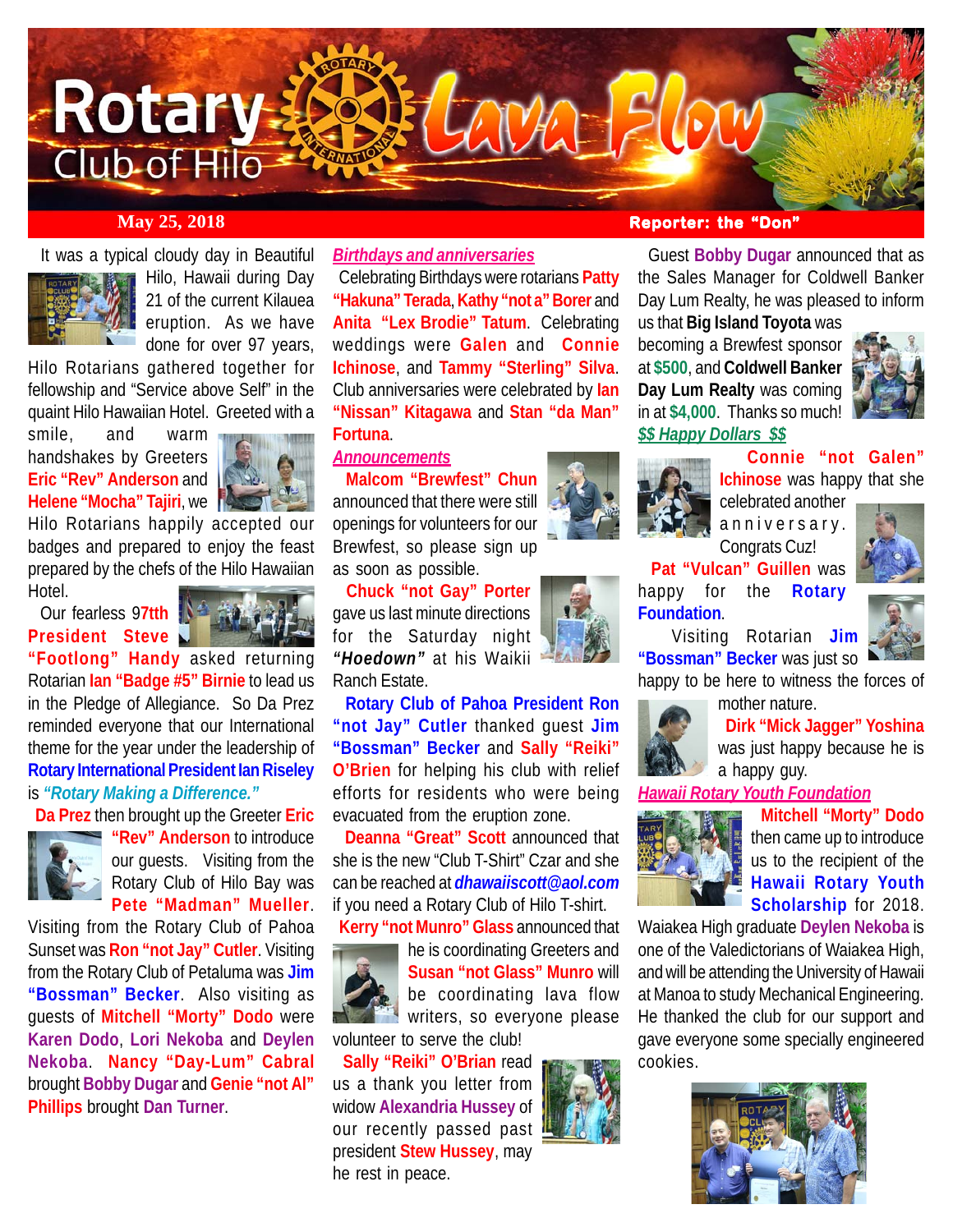#### *Birthdays:*

**Steve Handy** May 2 **Connie Ichinose** May 5 **Patty Terada** May 13 **Kathy Borer** May 23 **Anita Tatum** May 24 **Ian Birnie** May 28

#### *Club Anniversary:*

**Kerry Glass** May 1,2009 (9) **Susan Munro** May 1, 2009 (9) **Ian Kitagawa** May 12, 2006 (2) **Stan Fortuna** May 20, 2016 (2)

#### *Wedding Anniversary:*

**Toshi & Kahori Aoki** May 1 (35) **Nancy & Al Cabral May 1 (29) Gerard & Kathleen Carter** May 1 (34) **Steve & Shari Handy** May 3 (20) **Kathy & Joe Borer** May 16 (26) **Connie & Galen Ichinose** May 17 (3) **Tammy & Kala Silva** May 17 (24) **Joe & Diana Hanley** May 26 (34) **Jen & Stefan Tanouye** May 29 (13)

#### *Announcements:*

**June 1 - Meeting Ja Neals (Special Olympics) June 7 - Installation Event June 8 - No Meeting June 15 - Meeting Gail Takaki (Youth Services) June 22 - No Meeting June 23 - Brew Fest June 20 - Meeting Dawn Tavares (Camp Agape)**

#### *Rotary Club of Hilo Board of Directors* **2017 – 2018:**

- President **Steve Handy, Jr.**
- Past President **Randy Hart**
- President Elect **Keith Okamoto**
- Vice President **Mitch Dodo**
- Co-Secretary **Treena Breyfogle**
- Co-Secretary **Jan Tanouye**
- Treasurer **Corey Kawamoto**
- Sergeant at Arms **Shane Okimoto**
- Rotary Foundations **Malcolm Chun**
- Membership **Connie Ichinose**
- Public Relations **Marcia Prose**
- International Service **Stew Hussey**
- Community Service **Wally Wong**
- Vocational Service **Bobby Stivers-Apiki**
- Club Service **Kui Costa**
- New Generations **Gail Takaki**
- **Foundation Chairpersons:**
- Hilo Rotary Club Foundation **Tim Beatty** • The Rotary Foundation – **Malcolm Chun**
- 
- Hawaii Rotary Youth Foundation **Mitchell Dodo**

**Da Prez** then announced that the Club did



very well at the District Conference held last weekend in Honolulu. Our Rotary Club of Hilo took 2 first place prizes, one for Public Image and

one for Youth Services. Thank you **Marcia Prose**, **Gail Takaki** and **Jennifer Tanouye**! The Club also took 3 First Runner up prizes in Vocational Service (Thanks **Bobby Stivers**), Community Service (Thanks **Wally Wong**!) and Foundation Total Giving (Thanks **Malcom Chun**). Also the Club received the **District Governor's Citation for Greatness** (or something like that). Great job everyone!

 **Da Prez** then announced that there is a great Hawaii Rotary story coming out of Honolulu where Rotarian **Duane "not Derek" Kurisu** (a Hilo Boy) gave a presentation at the conference about his work in developing shelters for homeless families without government assistance. **Duane** will be coming to Hilo on June 26 to give a presentation to the Rotary Club of South Hilo about this so everyone should consider paying that club a visit that day.

 **Da Prez** served as our guest speaker today and gave a slide show on the amazing **Rotary Club of Hilo** 2018 visit and club service project to Fiji.









After the slide show, **Da Prez** called upon

**Randy "not Gary" Hart** to lead us in t**he 4 Way Test** of the Things we think say and do. And then we were out of there!





Photographer:**Charlene Meyers**